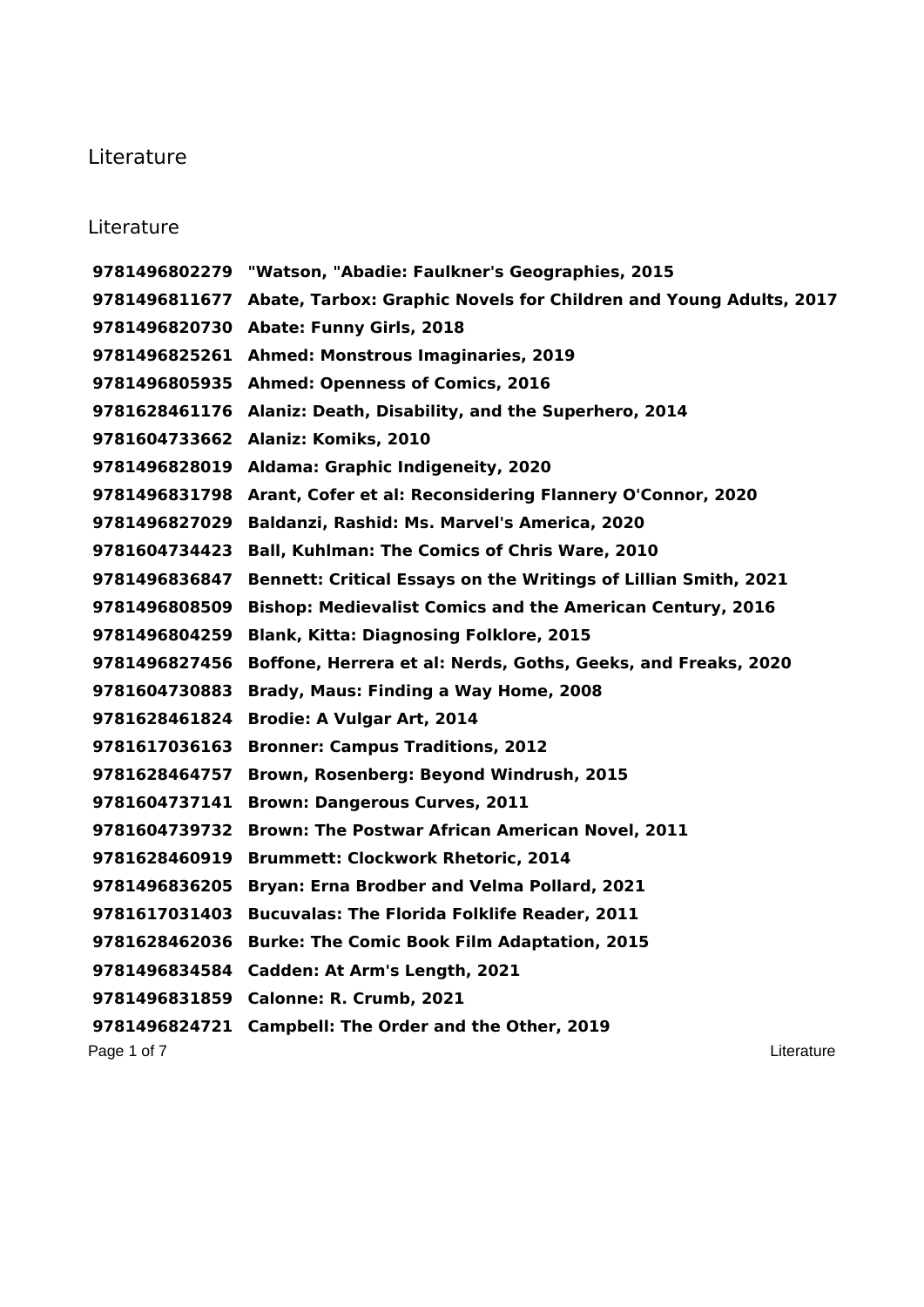| 9781604731262 | Campbell: iViva La Historieta!, 2009                                                                             |
|---------------|------------------------------------------------------------------------------------------------------------------|
| 9781934110751 | Cash, Perry et al: Larry Brown and the Blue-Collar South, 2008                                                   |
| 9781496802330 | Cash, Perry: Rough South, Rural South, 2016                                                                      |
| 9781604739800 | Cash, Ravenel: Larry Brown, 2011                                                                                 |
| 9781604737493 | <b>Castaldi: Drawn and Dangerous, 2010</b>                                                                       |
| 9781496810250 | <b>Chaney: Reading Lessons in Seeing, 2017</b>                                                                   |
| 9781617039034 | <b>Chapman: Plotting Apocalypse, 2013</b>                                                                        |
| 9781604735796 | <b>Charters, Charters: Brother-Souls, 2010</b>                                                                   |
| 9781496814531 | Claxton, Eichelberger: Teaching the Works of Eudora Welty, 2018                                                  |
| 9781496826527 | <b>Cole: How the Other Half Laughs, 2020</b>                                                                     |
| 9781496806796 | <b>Conner, Morel: The New Territory, 2016</b>                                                                    |
| 9781617030185 | Costello, Whitted: Comics and the U.S. South, 2012                                                               |
| 9781496808769 | <b>Cremins: Captain Marvel and the Art of Nostalgia, 2017</b>                                                    |
| 9781496815415 | Davis: World War I and Southern Modernism, 2017                                                                  |
| 9781617038112 | Day: Reading Like a Girl, 2013                                                                                   |
| 9781628462340 | Denison, Mizsei-Ward: Superheroes On World Screens, 2015                                                         |
| 9781496831910 | <b>Deszcz-Tryhubczak, Jaques: Intergenerational Solidarity in Children's</b><br><b>Literature and Film, 2021</b> |
| 9781496816641 | <b>DiPaolo: Working-Class Comic Book Heroes, 2018</b>                                                            |
| 9781617032691 | <b>Dolinar: The Black Cultural Front, 2012</b>                                                                   |
| 9781496826404 | Dominy: Southern Literature, Cold War Culture, and the Making of<br><b>Modern America, 2020</b>                  |
| 9781496828637 | <b>Donahue: Taking Flight, 2020</b>                                                                              |
| 9781496812469 | Earle: Comics, Trauma, and the New Art of War, 2017                                                              |
| 9781496828873 | Eaton, Montgomery et al: New Critical Essays on Toni Morrison's God<br>Help the Child, 2020                      |
| 9781617036132 | El Refaie: Autobiographical Comics, 2012                                                                         |
| 9781496820525 | Etty: Graphic Satire in the Soviet Union, 2019                                                                   |
| 9781496811370 | Fernández L'Hoeste: Lalo Alcaraz, 2017                                                                           |
| 9781496827135 | Fitzsimmons, Wilson: Beyond the Blockbusters, 2020                                                               |
| 9781496829696 | Ford: Haunted Property, 2020                                                                                     |
| 9781496824219 | <b>Foster: Conscripts of Migration, 2019</b>                                                                     |
|               | 9781604739282 Frank: Newslore, 2011                                                                              |

Page 2 of 7 Literature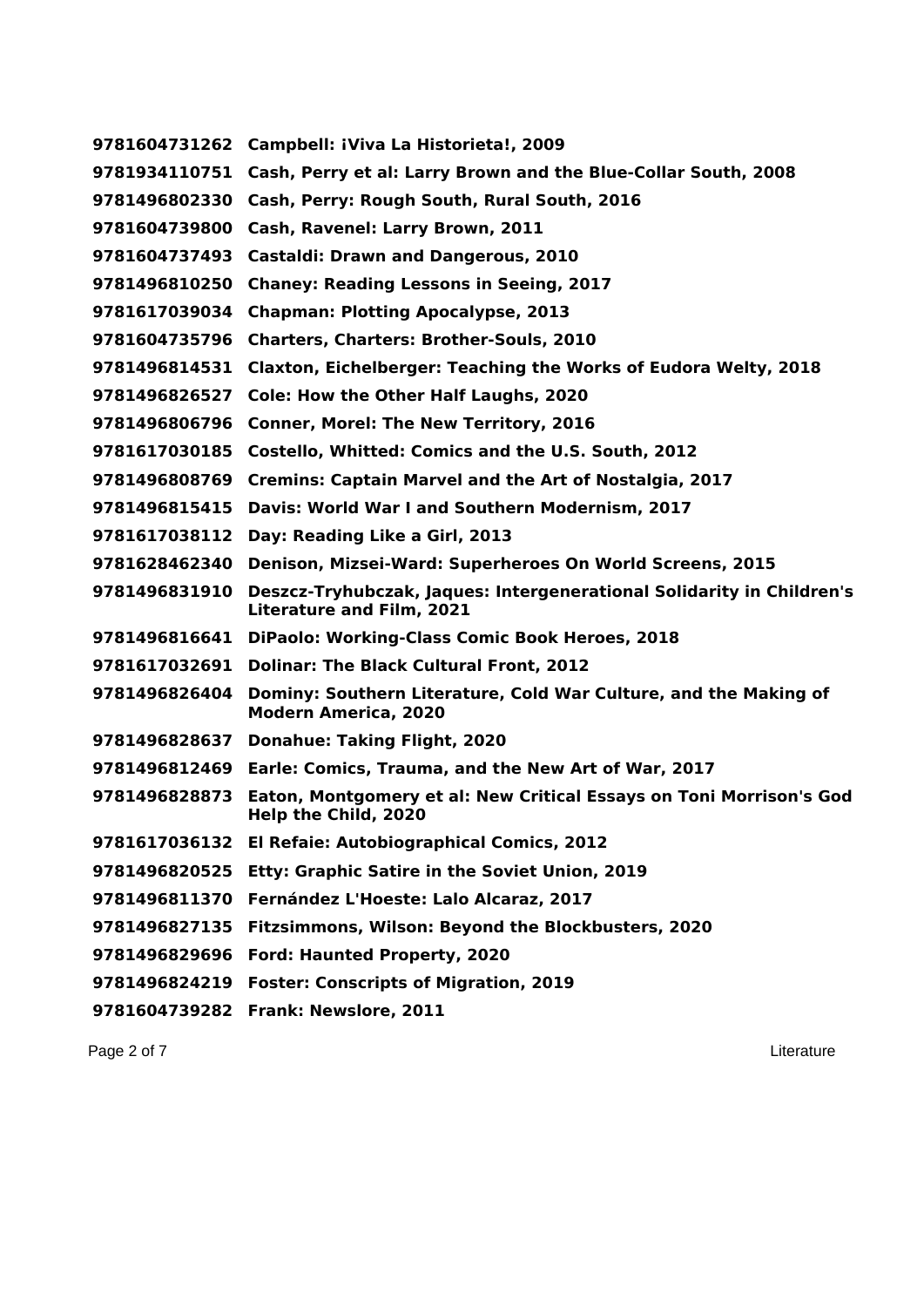|               | 9781496825032 Fraser: Visible Cities, Global Comics, 2019                       |
|---------------|---------------------------------------------------------------------------------|
|               | 9781496811325 Friedenthal: Retcon Game, 2017                                    |
| 9781617036736 | <b>Fuller: Eudora Welty and Surrealism, 2012</b>                                |
| 9781604732740 | <b>Gabbin: Shaping Memories, 2009</b>                                           |
| 9781604732672 | <b>Gabilliet, Beaty et al: Of Comics and Men, 2009</b>                          |
| 9781496819215 | Gamzou, Koltun-Fromm: Comics and Sacred Texts, 2018                             |
| 9781604732832 | <b>Gardner: Unexpected Places, 2009</b>                                         |
| 9781496828996 | <b>Giddens: Critical Directions in Comics Studies, 2020</b>                     |
| 9781496833815 | Gilbert-Hickey, Green-Barteet: Race in Young Adult Speculative<br>Fiction, 2021 |
|               | 9781496818805 Goodrum, Prescott et al: Gender and the Superhero Narrative, 2018 |
|               | 9781617030062 Gournelos, Greene: A Decade of Dark Humor, 2011                   |
| 9781496815118 | Grace, Hoffman: The Canadian Alternative, 2017                                  |
| 9781617036491 | Gray: Civil Rights in the White Literary Imagination, 2013                      |
| 9781617037702 | Groensteen, Miller: Comics and Narration, 2013                                  |
| 9781617030048 | <b>Guzzio: All Stories Are True, 2011</b>                                       |
| 9781617037306 | Haney: Long, Long Tales from the Russian North, 2013                            |
| 9781628461329 | Harde, Kokkola: Eleanor H. Porter's Pollyanna, 2014                             |
| 9781496834102 | <b>Harrison: Positioning Pooh, 2021</b>                                         |
| 9781628461428 | <b>Harvey: Insider Histories of Cartooning, 2014</b>                            |
| 9781617038068 | Hatfield, Heer et al: The Superhero Reader, 2013                                |
| 9781617031786 | Hatfield: Hand of Fire, 2011                                                    |
| 9781496821836 | Haworth: The Comics of Rutu Modan, 2019                                         |
|               | 9781604732306 Hermansson: Bluebeard, 2009                                       |
| 9781496819895 | Honeyman: Perils of Protection, 2019                                            |
|               | 9781496826268 Hu, Yokota et al: Animating the Spirited, 2020                    |
| 9781496803382 | Inge: The Dixie Limited, 2016                                                   |
| 9781496822956 | Ingram, Mullins et al: Implied Nowhere, 2019                                    |
| 9781496832474 | Jiménez García, Nieto: Side by Side, 2021                                       |
| 9781496815163 | Joosen: Connecting Childhood and Old Age in Popular Media, 2018                 |
| 9781496835901 | Kayser: Marginalized, 2021                                                      |
| 9781496828347 | Keeling, Pollard: Table Lands, 2020                                             |

Page 3 of 7 Literature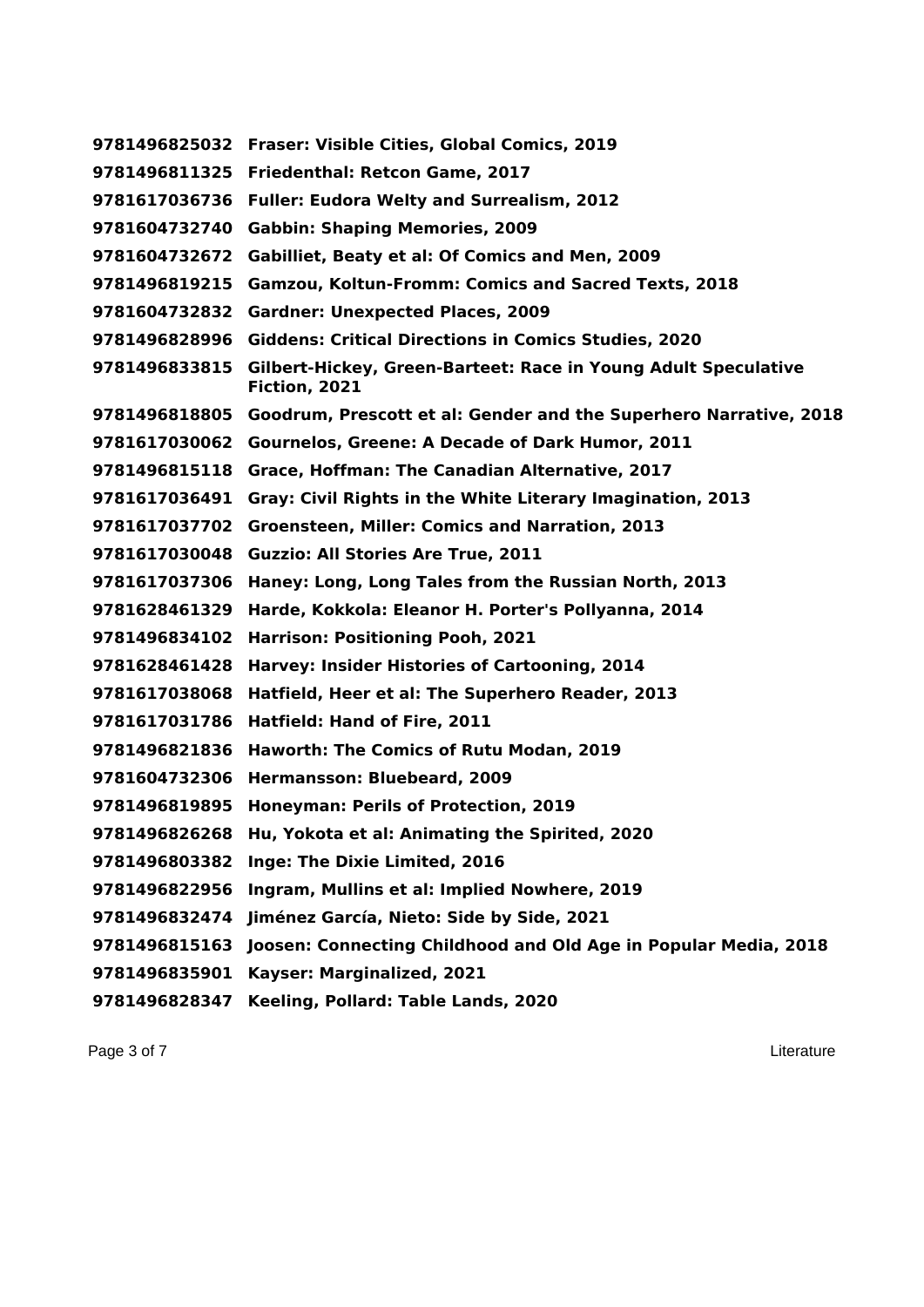| 9781628461978 | Kennedy: Between Distant Modernities, 2015                                                    |
|---------------|-----------------------------------------------------------------------------------------------|
| 9781604739831 | Kinsella: Legend-Tripping Online, 2011                                                        |
| 9781496826046 | Kirtley, Garcia et al: With Great Power Comes Great Pedagogy, 2020                            |
| 9781617032356 | Kirtley: Lynda Barry, 2012                                                                    |
| 9781617031540 | Knepper: Patrick Chamoiseau, 2012                                                             |
| 9781496834225 | Knopf: Politics in the Gutters, 2021                                                          |
| 9781496830531 | Kruse: Mysterious Travelers, 2021                                                             |
| 9781496830401 | Lambert: The Green Depression, 2020                                                           |
| 9781496827623 | Langsdale, Coody: Monstrous Women in Comics, 2020                                             |
| 9781496819062 | Lanzendörfer: Books of the Dead, 2018                                                         |
|               | 9781496811523 Lavender III: Dis-Orienting Planets, 2017                                       |
| 9781628461237 | <b>Lavender: Black and Brown Planets, 2014</b>                                                |
|               | 9781496824516 Leader-Picone: Black and More than Black, 2019                                  |
| 9781617036439 | Lee: Twain's Brand, 2012                                                                      |
| 9781496811745 | Lent, Ying: Comics Art in China, 2017                                                         |
| 9781628461589 | <b>Lent: Asian Comics, 2015</b>                                                               |
| 9781628461015 | Lurie, Abadie: Faulkner and Film, 2014                                                        |
| 9781604732337 | <b>M'Baye: The Trickster Comes West, 2009</b>                                                 |
| 9781496807311 | <b>Marrone: Forging the Past, 2016</b>                                                        |
| 9781496830982 | Mason: Queer Anxieties of Young Adult Literature and Culture, 2020                            |
| 9781496815064 | <b>Mathison: Growing Up Asian American in Young Adult Fiction, 2017</b>                       |
| 9781496806444 | McCort: Reading in the Dark, 2016                                                             |
| 9781617033018 | McDonald: Feminism, the Left, and Postwar Literary Culture, 2012                              |
| 9781604730043 | McKinney: History and Politics in French-Language Comics and<br><b>Graphic Novels, 2008</b>   |
| 9781496813275 | McLaughlin: Graphic Novels as Philosophy, 2017                                                |
| 9781628461190 | McLelland, Nagaike et al: Boys Love Manga and Beyond, 2015                                    |
| 9781496828644 | Meeusen: Children's Books on the Big Screen, 2020                                             |
| 9781496832535 | <b>Mellette: Peculiar Whiteness, 2021</b>                                                     |
| 9781617038044 | <b>Miodrag: Comics and Language, 2013</b>                                                     |
| 9781617036828 | Mitchell, Vander: Perspectives on Percival Everett, 2013                                      |
| 9781617038853 | <b>Moody-Turner: Black Folklore and the Politics of Racial</b><br><b>Representation, 2013</b> |

Page 4 of 7 Literature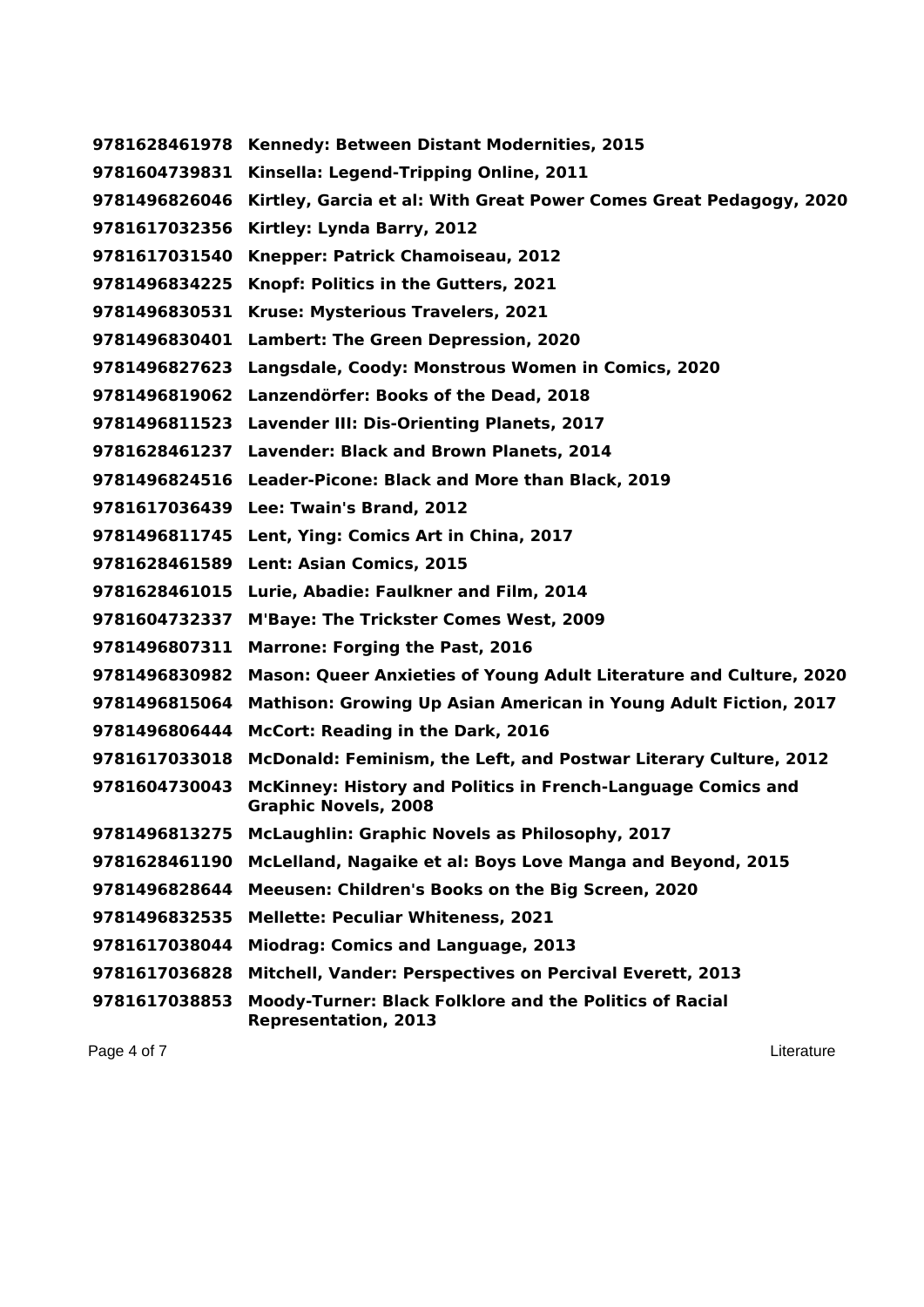| 9781496828118 | <b>Munson: Comic Art in Museums, 2020</b>                                        |
|---------------|----------------------------------------------------------------------------------|
| 9781496807373 | <b>Murray: The British Superhero, 2017</b>                                       |
| 9781496817839 | <b>Müller: The African American Sonnet, 2018</b>                                 |
| 9781617039935 | Naithani: Folklore Theory in Postwar Germany, 2014                               |
| 9781604734553 | Naithani: The Story-Time of the British Empire, 2010                             |
| 9781617036248 | Nel: Crockett Johnson and Ruth Krauss, 2012                                      |
| 9781617032479 | Niblett: The Caribbean Novel since 1945, 2012                                    |
| 9781628462180 | <b>Nixon: Resisting Paradise, 2015</b>                                           |
| 9781496820570 | <b>Oksman, O'Malley: The Comics of Julie Doucet and Gabrielle Bell,</b><br>2018  |
|               | 9781628462388 Peaslee, Weiner: The Joker, 2015                                   |
|               | 9781496826466 Peaslee, Weiner: The Supervillain Reader, 2019                     |
|               | 9781617031564 Pence: The Poetics of American Song Lyrics, 2011                   |
|               | 9781617033209 Petry, Griffin: Can Anything Beat White?, 2012                     |
| 9781496824967 | Pettway: Cuban Literature in the Age of Black Insurrection, 2020                 |
| 9781496836267 | <b>Pfeiffer: Transforming Girls, 2021</b>                                        |
| 9781617036804 | Phelps: Visionary Women Writers of Chicago's Black Arts Movement,<br>2012        |
|               | 9781617037689 Piacentino: Southern Frontier Humor, 2013                          |
|               | 9781934110843 Polk: Faulkner and Welty and the Southern Literary Tradition, 2008 |
|               | 9781604732207 Power: God of Comics, 2009                                         |
| 9781604730050 | <b>Redding: Turncoats, Traitors, and Fellow Travelers, 2008</b>                  |
| 9781496832603 | <b>Redmon: Next Generation Adaptation, 2021</b>                                  |
| 9781628462210 | <b>Regalado: Bending Steel, 2015</b>                                             |
| 9781496824325 | <b>Robertson: Poverty Politics, 2019</b>                                         |
| 9781617039607 | Roeder: Wide Awake in Slumberland, 2014                                          |
| 9781496824455 | Round: Gothic for Girls, 2019                                                    |
| 9781496817129 | <b>Rutter: Invisible Ball of Dreams, 2018</b>                                    |
| 9781496807267 | <b>Sanders: The Comics of Hergé, 2016</b>                                        |
| 9781617039102 | Savage Brosman: Louisiana Creole Literature, 2013                                |
| 9781496833440 | <b>Sciuto: Policing Intimacy, 2021</b>                                           |
| 9781628460193 | Seward, Tally et al: Toni Morrison, 2014                                         |
| 9781617031366 | <b>Singer: Grant Morrison, 2011</b>                                              |
| Page 5 of 7   | Literature                                                                       |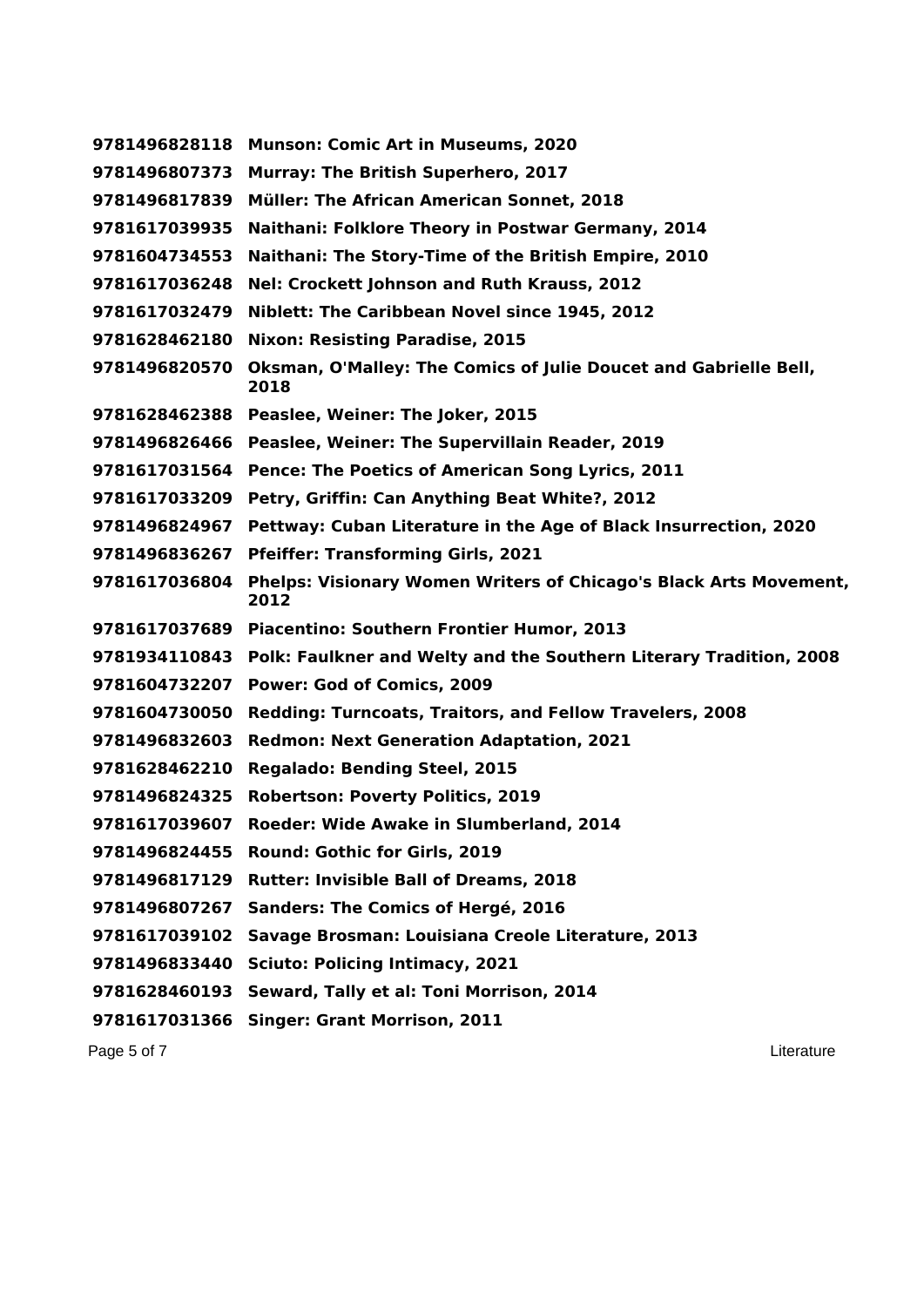|               | 9781496813374 Smith: Between Generations, 2017                                                 |
|---------------|------------------------------------------------------------------------------------------------|
|               | 9781617031496 Smolderen, Beaty et al: The Origins of Comics, 2014                              |
| 9781496821645 | Sommers, Eveleth: The Artistry of Neil Gaiman, 2019                                            |
| 9781496817280 | Soper: Gary Larson and The Far Side, 2018                                                      |
| 9781617032844 | Soper: We Go Pogo, 2012                                                                        |
| 9781604738247 | Swindall: The Politics of Paul Robeson's Othello, 2010                                         |
|               | 9781617032431 Szok: Wolf Tracks, 2012                                                          |
|               | 9781496816696 Tarr, White: Posthumanism in Young Adult Fiction, 2018                           |
|               | 9781496821775 Taylor: Labor Pains, 2019                                                        |
|               | 9781496827821 Teutsch: Rediscovering Frank Yerby, 2020                                         |
|               | 9781496810557 Thomas: Connecting Histories, 2017                                               |
|               | 9781617039058 Tolmie: Drawing from Life, 2013                                                  |
|               | 9781617032561 Trefzer, Abadie: Faulkner and Formalism, 2012                                    |
|               | 9781604735604 Trefzer, Abadie: Faulkner's Sexualities, 2010                                    |
|               | 9781604732115 Trefzer, Abadie: Global Faulkner, 2009                                           |
| 9781496813800 | <b>Trites: Twenty-First-Century Feminisms in Children's and Adolescent</b><br>Literature, 2018 |
|               | 9781496808646 Trott: War Noir, 2016                                                            |
|               | 9781617037122 Urgo, Abadie: Faulkner and Material Culture, 2012                                |
| 9781496825773 | Utell: The Comics of Alison Bechdel, 2019                                                      |
|               | 9781604734447 Vessels: Drawing France, 2010                                                    |
|               | 9781604731231 Vials: Realism for the Masses, 2009                                              |
| 9781496827333 | Wales Freedman: Reading Testimony, Witnessing Trauma, 2020                                     |
|               | 9781496834164 Wardi: Toni Morrison and the Natural World, 2021                                 |
|               | 9781496812308 Watson, Harker et al: Faulkner and Print Culture, 2017                           |
|               | 9781496809971 Watson, Thomas: Faulkner and History, 2017                                       |
| 9781496822529 | Watson, Thomas: Faulkner and Money, 2019                                                       |
| 9781496834409 | Watson, Thomas: Faulkner and Slavery, 2021                                                     |
| 9781496806345 | Watson, Thomas: Faulkner and the Black Literatures of the Americas,<br>2016                    |
|               | 9781496818096 Watson, Trefzer et al: Faulkner and the Native South, 2019                       |
| 9781617030208 | <b>Watson: Faulkner and Whiteness, 2011</b>                                                    |
|               | 9781617038891 Watson: The Souls of White Folk, 2013                                            |
| Page 6 of 7   | Literature                                                                                     |